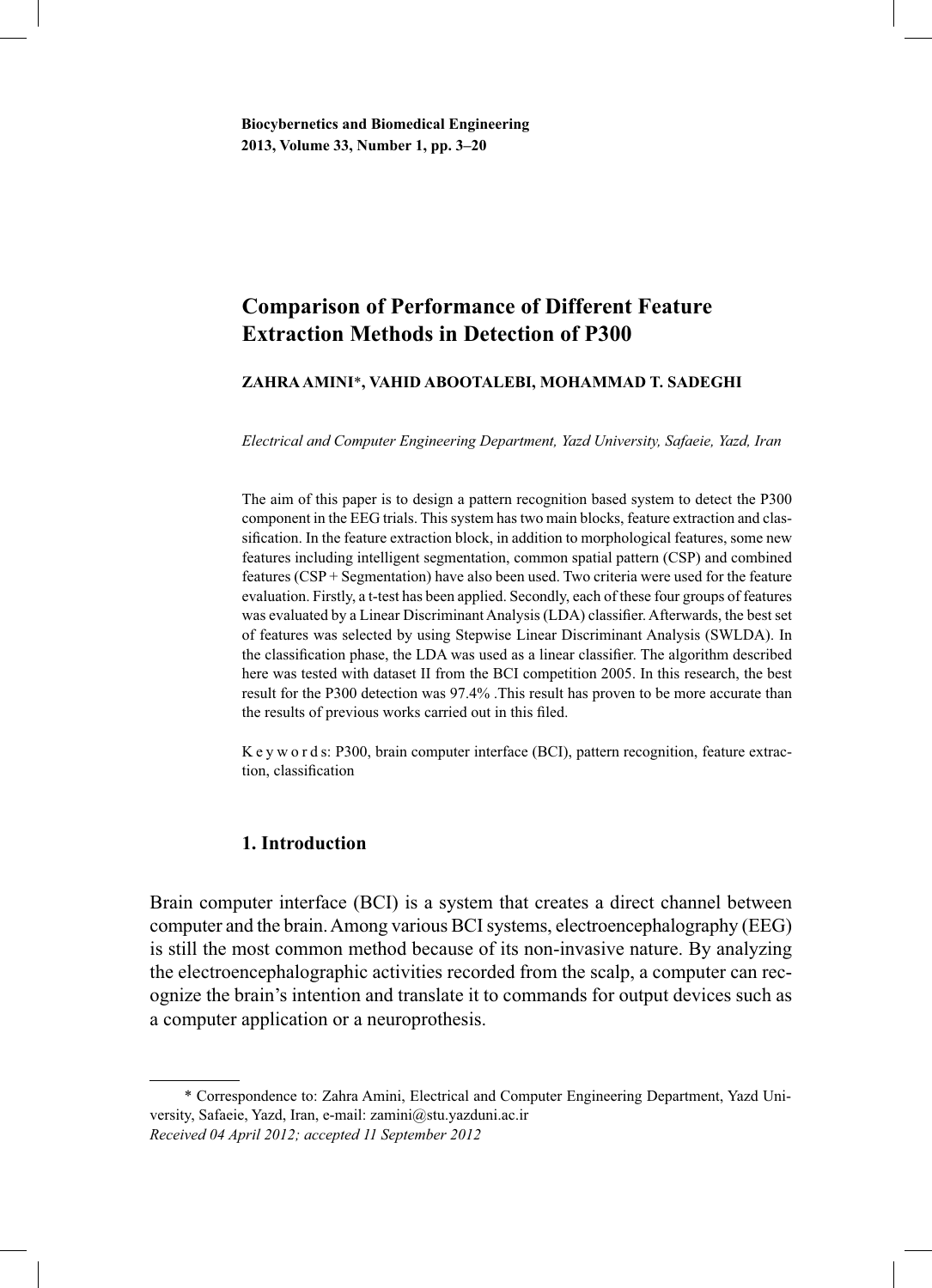Infrequent or particularly significant auditory, visual, or somatosensory stimuli, when interspersed with frequent or routine stimuli, typically evoke a positive peak at about 300 ms in the EEG over parietal cortex. Donchin and his colleagues have used this 'P300' or 'oddball' response in a BCI [1]. Inbar used the P300 component for communication between the brain and computer. The BCI developed in his work was based on the BCI described by Farwell and Donchin in 1988, which allows a subject to communicate one of 36 symbols presented on a  $6 \times 6$  matrix [2].

 A P300-based BCI has an apparent advantage in that it requires no initial user training: the P300 is a typical or naive response to a desired choice.

 The P300 speller paradigm is a kind of BCI which uses the P300 potential to spell the intended character of the user. The BCI Competition is a competition that is held every two years since 2000 and the P300 speller system is one of its parts**.** The P300 speller paradigm used to produce the dataset IIb of the BCI Competition 2003 and the dataset II of the BCI Competition 2005 is basically the same as that of Farwell and Donchin's [3].

 Since that time**,** many research groups and investigators in this line of research have worked on the P300 Speller system. For example Sellers' group have carried out several studies and examined the effect of some cases such as the P300-Speller matrix size, expanding the classical P300 feature space, the performance of different linear and nonlinear classifiers on the BCI system accuracy [4, 5]. In their latest research, this group has tried to make changes in the stimulus paradigm to reduce the probability of error in the P300 detection [6].

 Seyyedsalehi in 2008 [7] used a feature set as inputs into committee machines (CM) based on the LDA, MLP and SVM. This algorithm achieved an accuracy of 94% in the P300 detection.

 Rakotomamonjy and Guigue proposed a method that detects the P300 through an ensemble of classifiers approach. Each classifier is composed of a linear support vector machine trained on a small part of the available data for which a channel selection procedure has been performed. Performance of their algorithm has been evaluated on the dataset II of the BCI Competition III and has yielded the best performance (96.5% accuracy) in the competition [8].

 In 2009 Salvaris [9] tried to introduce a novel classification method included discrete-wavelet transform (DWT) preprocessing and an ensemble of Fisher's Linear Discriminants for classification. The performance of the proposed method was slightly worse than the state of the art method for the BCI competition III data sets. But the proposed method was far less computationally expensive than the current state of the art method. The best accuracy that he could achieve was 95% on the dataset II of the BCI Competition III.

 In this paper a pattern recognition system depicted in Fig.1 is used for detection of the P300 component. In this study, emphasis is on the feature extraction block. Thus, taking into account priori Neurophysiologic knowledge and different available processing methods, we decide to extract features through some new and suitable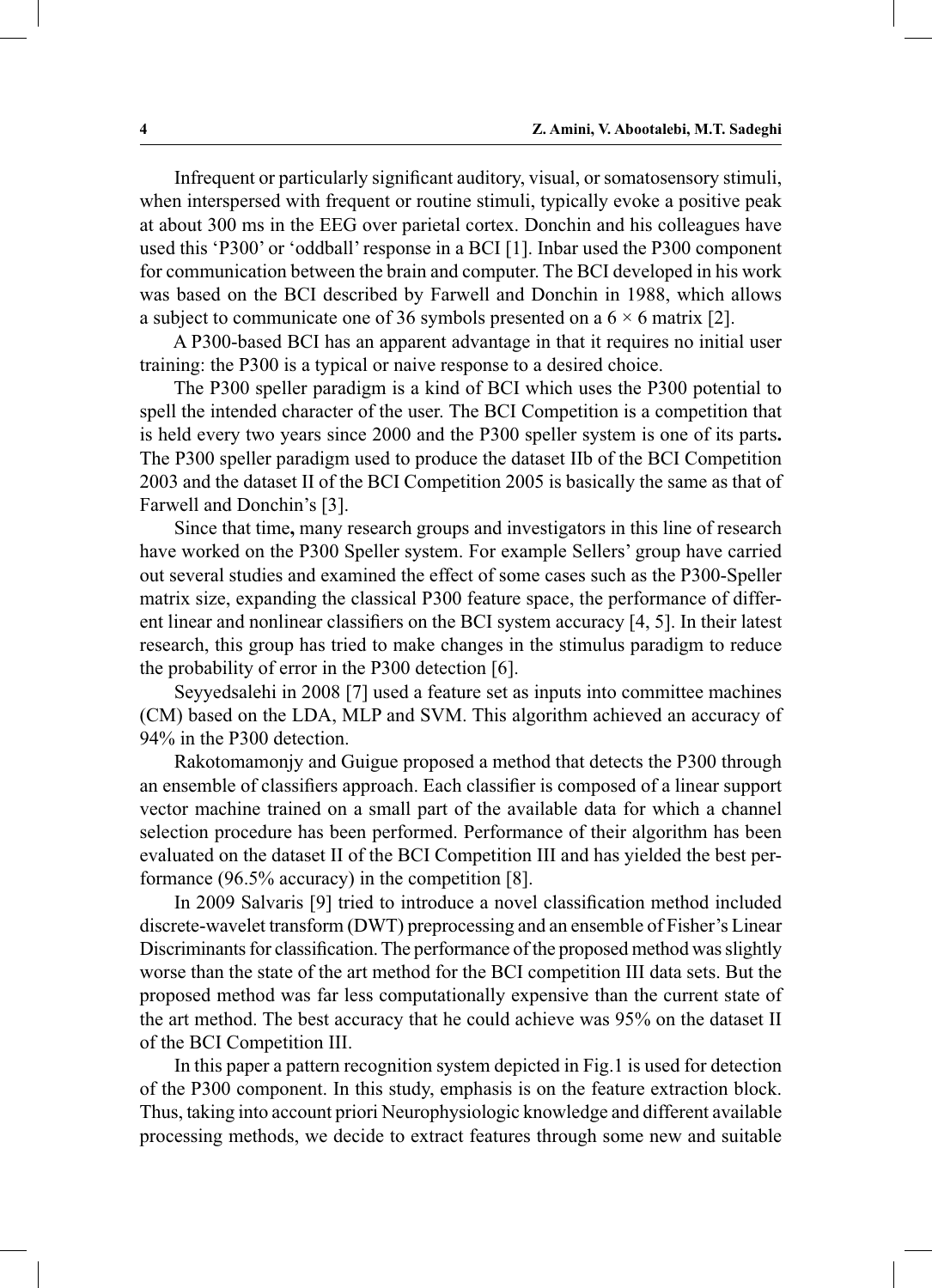methods that have been used far less in this area. (Like intelligent signal segmentation and common spatial pattern (CSP)). In addition, morphological features – being common features in this field – have been used.



**Fig. 1.** Block diagram of the processing system

 The outline of the rest of the paper is as follows. In Section II, the data set and the methods used in each block of Fig.1 are explained. The definition of the used features, the method of feature selection and the classification algorithm will be described in this section. Section III presents the performance and discussion about the results. Finally, Section IV concludes the paper.

# **2. Materials and Methods**

In this section the proposed P300 detection system and its different parts (according to Fig. 1) are introduced.

#### **2.1. Data Acquisition**

The speller system studied in this article is based on the P300 speller paradigm that has been provided by Wadsworth center for the BCI Competition 2005 [3].

 Farwell and Donchin developed a protocol whereby a subject is presented in a  $6 \times 6$  character matrix as illustrated in Fig. 2.

| <b>SEND</b> |                         |           |                |   |   |  |
|-------------|-------------------------|-----------|----------------|---|---|--|
| А           | B                       | C         | D              | F | F |  |
| G           |                         | I         | I              | κ | l |  |
| М           | $\overline{\mathbf{N}}$ | $\bullet$ | $\blacksquare$ | Q | R |  |
| S           |                         | U         |                |   | X |  |
|             | Z                       |           | $\overline{2}$ | 3 | 4 |  |
|             | հ                       |           | 8              | 9 |   |  |

**Fig. 2.** User display for Farwell and Donchin Paradigm [3]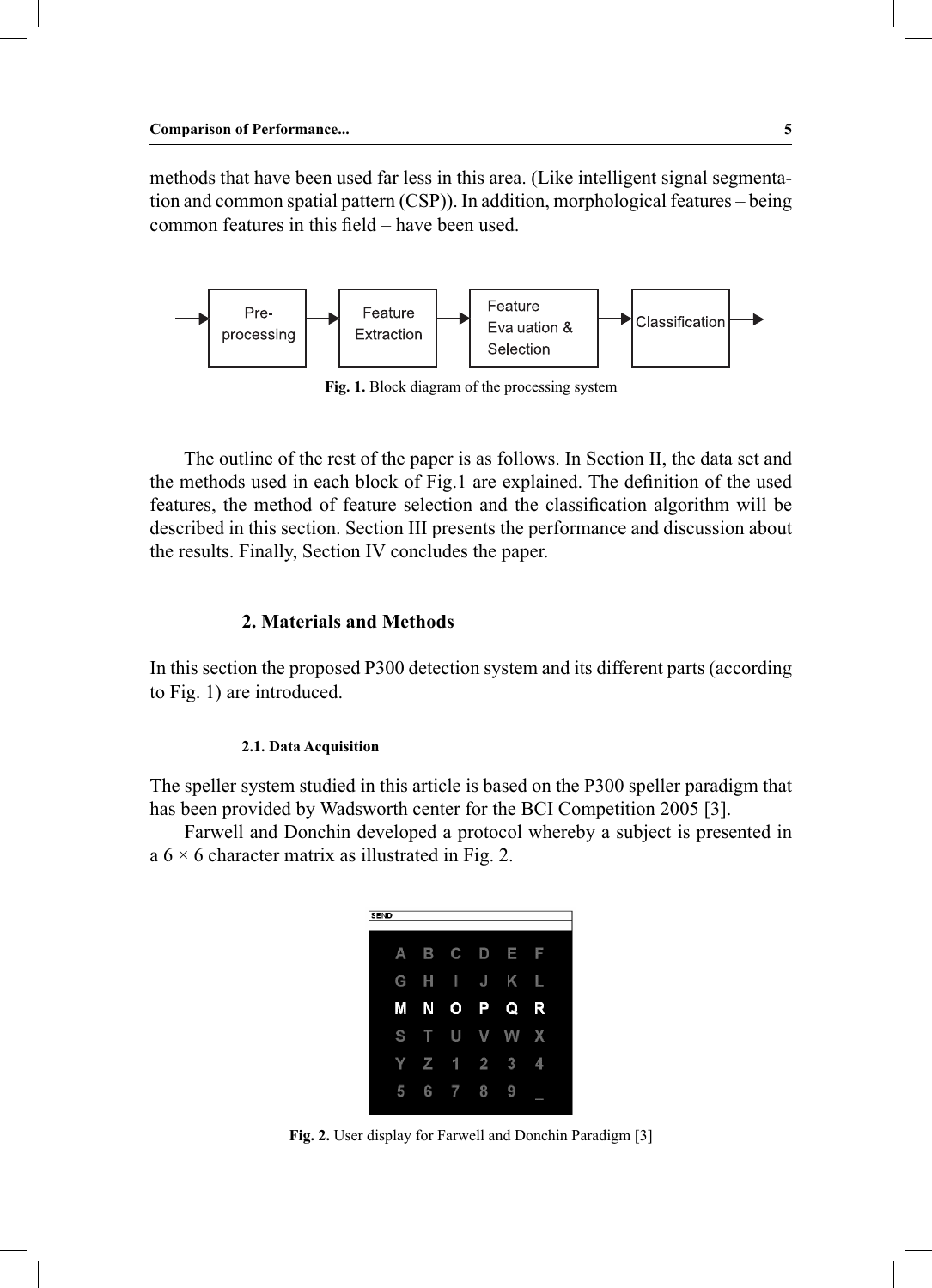For the spelling of a single character, each of the 12 rows and columns of the matrix is then intensified according to a random sequence. All rows and columns of this matrix were successively and randomly intensified at a rate of 5.7 Hz. That is, each row and column in the matrix was randomly intensified for 100ms and after intensification of a row/column, the matrix was blank for 75ms. The subject is asked to focus its attention on the character he wants to spell and then it is expected that a P300 evoked potential appears in the EEG in response to the intensification of a row or column containing the desired character. In order to make the spelling procedure more reliable, this sequence of intensifications is repeated 15 times for each character to spell.

 In the BCI Competition 2005, data has been recorded from two subjects and 5 different spelling sessions. Each session is composed of runs, and for each run, a subject is asked to spell a word. For a given acquisition session, all EEG signals of a 64-channel scalp have been continuously collected. The locations of the channels are defined based on the 10–20 standard. Before digitization at the sample rate of 240 Hz, the signals have been band pass filtered from 0.1–60 Hz.

 For the competition data set the recorded data includes 85 characters. So there are  $85*10 = 850$  trials without the P300 and  $85*2 = 170$  trials with the P300 and totally we have 1020 data for our study.

#### **2.2. Preprocessing**

In this step, in order to eliminate high frequency and low frequency noise, the signal is passed through a high pass elliptic filter with 3 dB cut off frequency of 0.5 Hz and a low pass elliptic filter with 3 dB cut off frequency of 35 Hz. Then all the filtered data are normalized in the interval of  $[-1, 1]$  and finally for each channel the continuous signal is divided into epochs. Each epoch starts at the time of stimulation (the flashing of a row or column) and lasts for 1000 ms after it.

 Another important issue is choosing appropriate channels. Because of the large number of channels used for data recording and to avoid complicated calculations, this selection is necessary. Therefore in this paper at all methods, except for the CSP method, we use seven more suitable channels including Po7, Po8, Fz, C3, Cz, C4, Pz. These channels were introduced as appropriate channels by the second place winner of the BCI Competition.

 Finally, the data were averaged over 15 repeated intensifications for each character to spell. This increases the performance of our system significantly.

## **2.3. Feature Extraction**

After the preprocessing, suitable features are extracted from the raw signal. The goal of feature extraction is to remove noise and other unnecessary information from the input signals, while at the same time retaining the information that is important in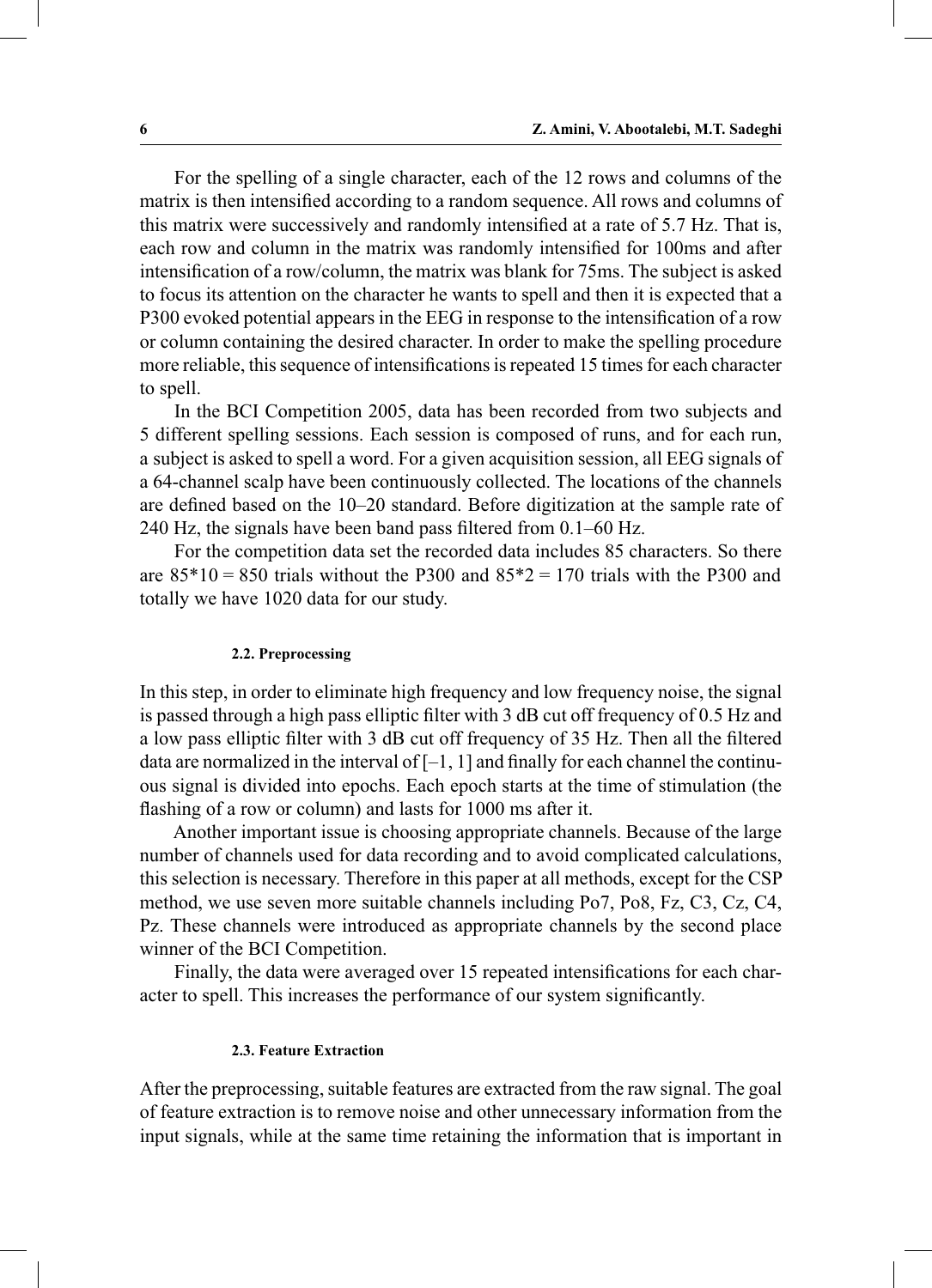discriminating of different classes of the signals. A priori neurophysiologic knowledge can aid to decide which brain signal features are to be expected to hold the most discriminative information for the chosen paradigm.

 In this study, four different groups of features are proposed and extracted that will be explained in this part.

#### *2.3.1. Intelligent Segmentation*

In recent years, there has been an explosion of interest in mining time series databases. As with most computer science problems, data representation is the key to the efficient and effective solutions. Several high level representations of time series have been proposed, including Fourier Transforms, Wavelets, Symbolic Mappings and Piecewise Linear Representation (PLR) [10].

 In all cases, describing the data in a compact mathematical way is useful towards at least three goals: feature extraction (shape descriptors), data compression, and noise filtering [11].

 The feature vector for the P300 detection, in some studies is constructed by concatenating the EEG time series data acquired from each electrode. Constructing the feature vectors with all sampled data points might result in a very high-dimensional vector, which might make suffer from the curse of dimensionality.

 To avoid these problems, many investigators have applied downsampling to reduce the dimension of the feature vectors. Typically, two approaches have been primarily used, a decimator approach [8], and a downsampling approach with uniform interval segments [12].

 But our signal segmentation refers to the approximation of a time series *T*, of length *n*, with *K* straight lines. Because *K* is typically much smaller than *n*, this representation makes the storage, transmission and computation of the data more efficient [10].This process can be used as a stage of feature extraction in the pattern recognition systems.

 In the current study, we propose a new intelligent segmentation method to improve accuracy of the P300-based BCI classification. With this approach, we perform segmentation at non-uniform intervals as illustrated in Fig. 3 and take the average in each segment. The idea behind this strategy is based on our assumption that effective down sampling for the P300-based BCI should provide clear distinctions between the two classes (target and non target), and at the same time the degree of separation between the two classes should become larger.

 To assign the samples into the classes, we need a measure of similarity or dissimilarity. In this research, we employ Fisher Discriminant Criterion (FDC) for this purpose. In the FDC, we provide a mapping vector that maximizes the ratio of the squared average difference between classes to the sum of between class variances. We first define the average vectors, between-class covariance and within-class covariance.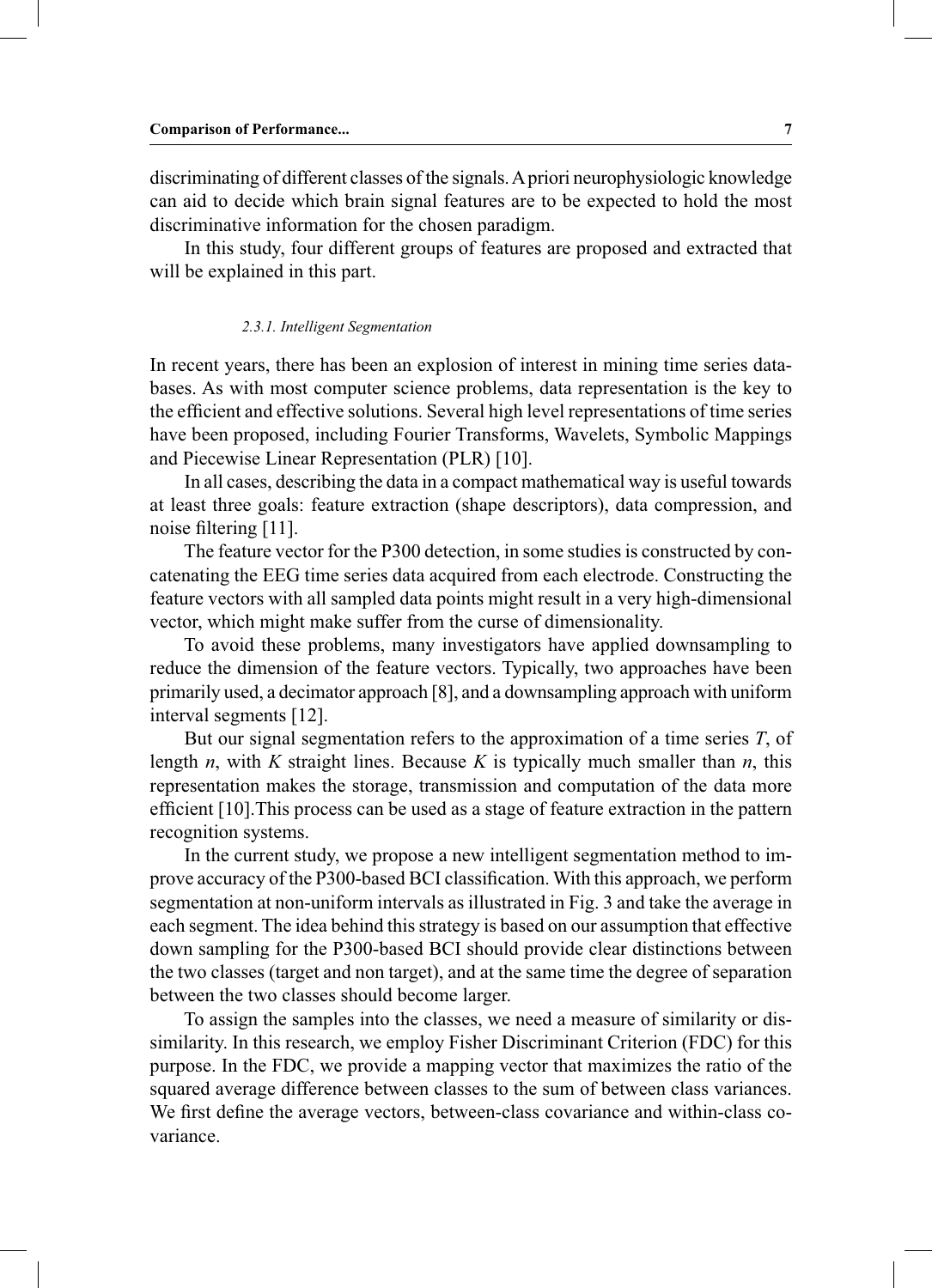

**Fig. 3.** Intelligent Segmentation and feature vector generation [13]

$$
m_0 = \frac{1}{N_0} \sum_{i: y_i = 1} x_i, \qquad m_1 = \frac{1}{N_1} \sum_{i: y_i = 1} x_i,
$$
 (1)

$$
W = \sum_{l=0}^{1} \sum_{i: y_i = l} (x_i - m_l)(x_i - m_l)^T,
$$
 (2)

$$
B = (m_0 - m_1)(m_0 - m_1)^T,
$$

where  $N_0$  and  $N_1$  represent the number of training data and  $y_i \in \{0,1\}$  is a label for each class.

 Then, the Fisher Discriminant Analysis (FDA) mapping vector is given by a vector that maximizes the variable denoted by "**a**" in the following expression:

$$
J(a) = \frac{a^T Ba}{a^T Wa}.
$$
 (3)

The *J*(**a**) in this expression is an FDC. Based on derivatives of equation (3) and after performing a series of mathematical operations, we obtain Fisher Discriminant Criterion that we will use in this research:

$$
J = (m_0 - m_1)^T W^{-1} (m_0 - m_1).
$$
 (4)

Now we formulate the problem of obtaining the "optimal segment." Let  $E = \{(S_i, y_i) \mid i \in I\}$  $i = 1, ..., N$ } be training samples, where  $y_i \in \{0,1\}$  is a label and  $S_i$  represents the EEG data. Thus, if a single trial EEG consists of *n* data points,  $S_i$  is defined as  $S_i = \{s_i(1), s_i(2), \dots, s_i(n)\}\$ , where  $s_i(t) \in R^d$ , and *d* is the number of channels. Assume that the number of segments is denoted by *k*, the breakpoints between segments can be defined as  $T = (\tau_0, \tau_1, \dots, \tau_k)$  where,  $\tau_j \in N$ ,  $\tau_j < \tau_{j+1}$ ,  $\tau_0 = 0$  and  $\tau_k = n$ .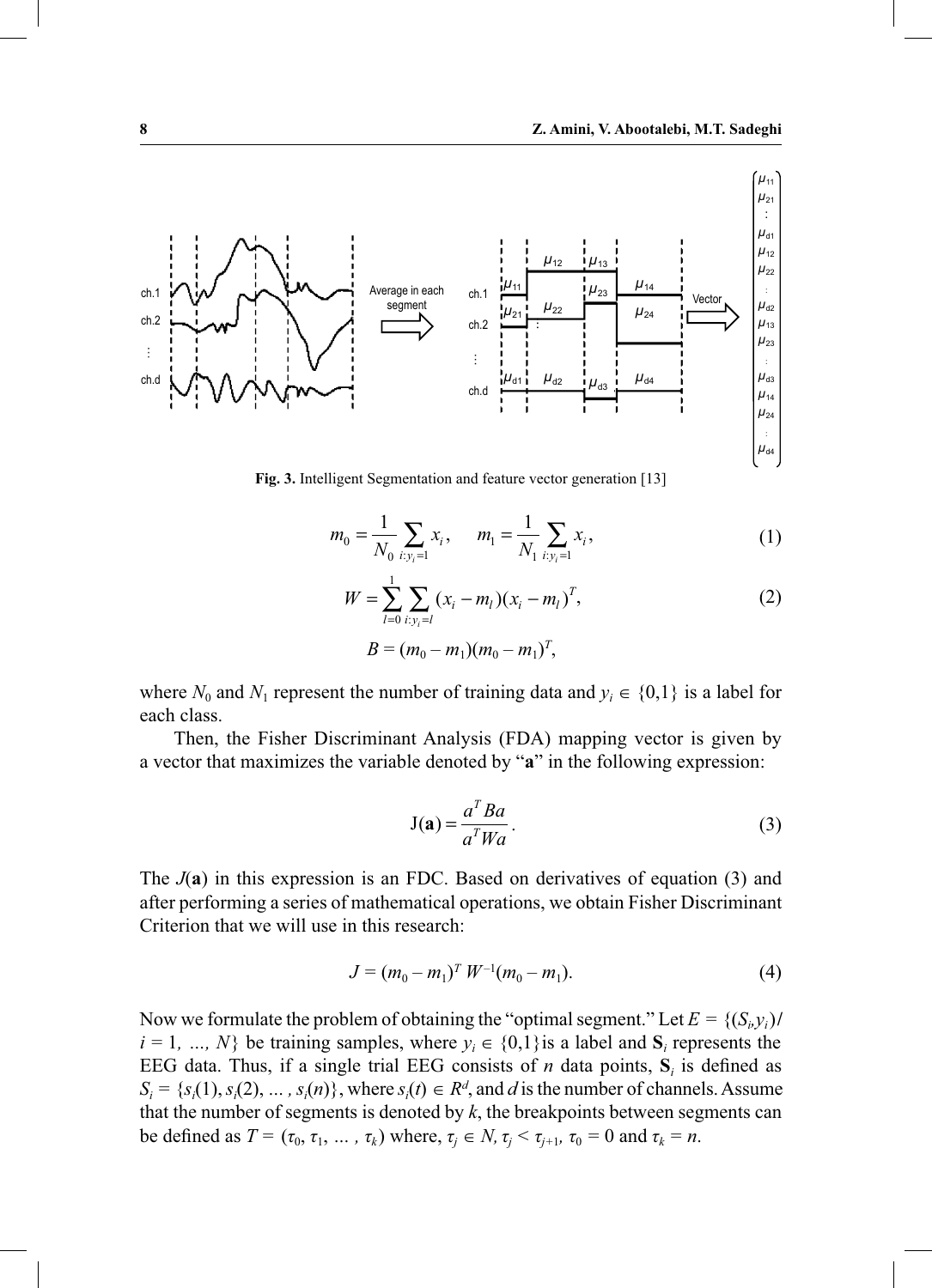We define a *Make Vector*  $(S_i; T)$  function that down samples an  $S_i$  and converts it into a vector:

$$
X_{i}(T) = Make \; Vector \; (S_{i}, T) = \begin{pmatrix} \frac{1}{\tau_{1} - \tau_{0}} \sum_{t = \tau_{0} + 1}^{\tau_{1}} s_{i}(t) \\ \frac{1}{\tau_{2} - \tau_{1}} \sum_{t = \tau_{1} + 1}^{\tau_{2}} s_{i}(t) \\ \vdots \\ \frac{1}{\tau_{k} - \tau_{k-1}} \sum_{t = \tau_{k-1} + 1}^{\tau_{k}} s_{i}(t) \end{pmatrix} . \tag{5}
$$

 $X_i$  obtained by this function is a  $d \times k$  dimensional vector. Consider the training data set  $\hat{E}(T) = \{(X_i(T), y_i)/i = 1, ..., N\}$ , which is obtained by the transformation defined by equation (5).

Since  $m_0$ ,  $m_1$ , and *W* which we defined previously are generated by  $\tilde{E}(T)$ , they are all functions of *T.* The degree of separation between two classes based on the feature vectors generated by *T* is rephrased by equation (4) as follows:

$$
J(T) = (m_0(T) - m_1(T))^t W(T)^{-1} (m_0(T) - m_1(T)).
$$
\n(6)

Finally, the problem of finding "segments" that maximize the degree of separation be- $\overline{T}$  hany, the problem of miding segments that maximize the degree of separation between classes is reduced to finding  $\hat{T}$ , which is given by the following formula [13]:

$$
\widehat{T} = arg \ max_{T} J(T) = arg \ max_{\tau_0, \tau_1, \dots, \tau_k} J(T). \tag{7}
$$

Subject to  $\tau_j \in N$ ,  $\tau_j < \tau_{j+1}$ ,  $\tau_0 = 0$ ,  $\tau_k = n$ .

Subject to  $t_j \in N$ ,  $t_j > t_{j+1}$ ,  $t_0 = 0$ ,  $t_k = n$ .<br>To solve equation (7), we seek the optimal  $\hat{T}$  by modifying Local Iterative Replacement (LIR) into our time series data segmentation. LIR is a simple greedy procedure where the new place for a breakpoint is selected optimally between the neighboring two break points [14].

 In LIR, we first provide the initial value for *T*, and then seek the optimal solution. LIR consists of repeated computation of the boundary selection between segments, and the search of a new boundary location before or after the selected boundary, until we obtain a solution that satisfies equation (7), which is assured to be a local optimum [13].

The goal is maximizing the FDC  $(J)$ , so this algorithm will be stopped when the amount of FDC cannot be increased by any admissible move of a breakpoint.

 After the convergence of the algorithm, the feature vector is obtained. In this vector the number of features for each channel is equal to the number of segments (*k*) and the average of each segment is taken as a feature (according to Fig. 3). For each character, the feature vector is obtained by concatenating the features from seven chosen channels. In other words, the length of this vector is *7k*.

*t*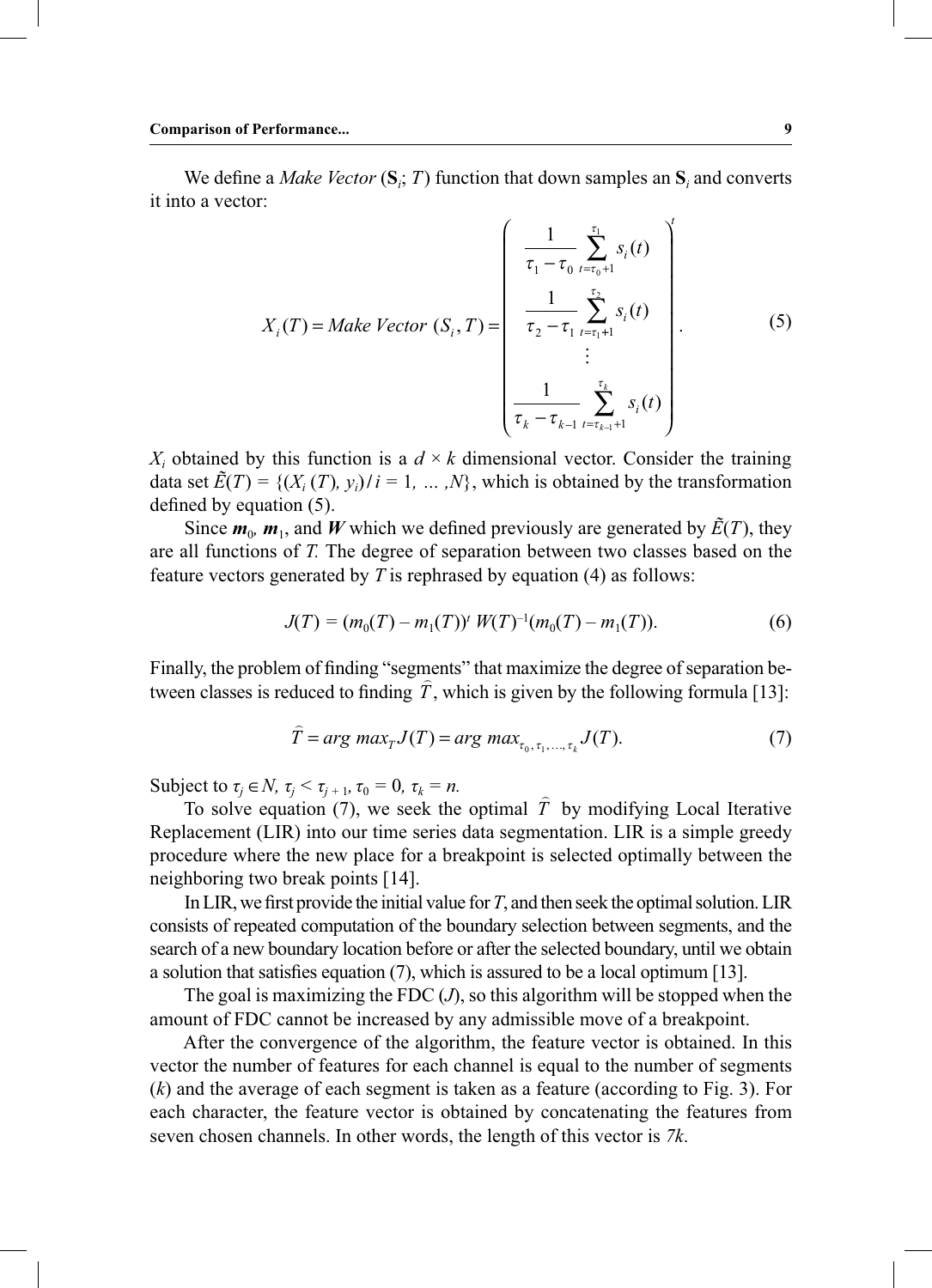Choosing the value of *k* is important because a small *k* may produce an inaccurate approximation of the signal and important parts of the data may be lost. On the other hand, a large *k* cannot reduce the volume of data and cannot avoid the curse of dimensionality. Therefore, we examined some values of  $k$  and finally chose  $k = 10$ as the optimum value providing the best accuracy.

*2.3.2. CSP*

The CSP is a technique of spatial filtering that finds the directions of optimal discrimination between two classes through variance. It maximizes the variance of one condition and at the same time minimizes the variance of the other condition [15].

 This method has been originally used for detection of the abnormal EEG signals [16], and was successfully applied to classification of the movement related EEG signals [17].

 Within the P300 oddball principle context, we consider two spatio-temporal matrices **Xt** and **Xnt** with dimension  $N \times L$ , where *N* is the number of channels and *L* is the number of samples of the time series epoch of each channel. The matrix **Xt** represents the P300 potential evoked by the target event and **Xnt** represents the ongoing EEG for non target events. The CSP method is based on the principal component decomposition of the averaged covariance matrix,  $\overline{R}$  [18].  $\overline{R}$  is obtained by taking the sum of the target and non target covariances  $(\overline{R}_{\scriptscriptstyle{H}})$  and  $(\overline{R}_{\scriptscriptstyle{nt}})$ . The averaged covariance matrix  $\overline{R}$  is factorized through the application of the PCA as follows:

$$
\overline{R} = \overline{R}_t + \overline{R}_{nt} = A\lambda A',\tag{8}
$$

where *A* is the orthogonal matrix of eigenvectors of  $\overline{R}$  and  $\lambda$  is the diagonal matrix of eigenvalues of  $\overline{R}$ . A whitening transformation matrix **W**, transforms the covariance matrix  $\overline{R}$  to *I* (identity matrix)

$$
W = \lambda^{\frac{1}{2}} A',
$$
 (9)

$$
S = W\overline{R}W' = I.
$$
\n<sup>(10)</sup>

Applying the whitening transform to each individual class, we obtain

$$
S_t = W\overline{R}_t W'.
$$
  

$$
S_{nt} = W\overline{R}_{nt}W'.
$$
 (11)

From the above two equations it is straightforward that

$$
S_t + S_{nt} = I. \tag{12}
$$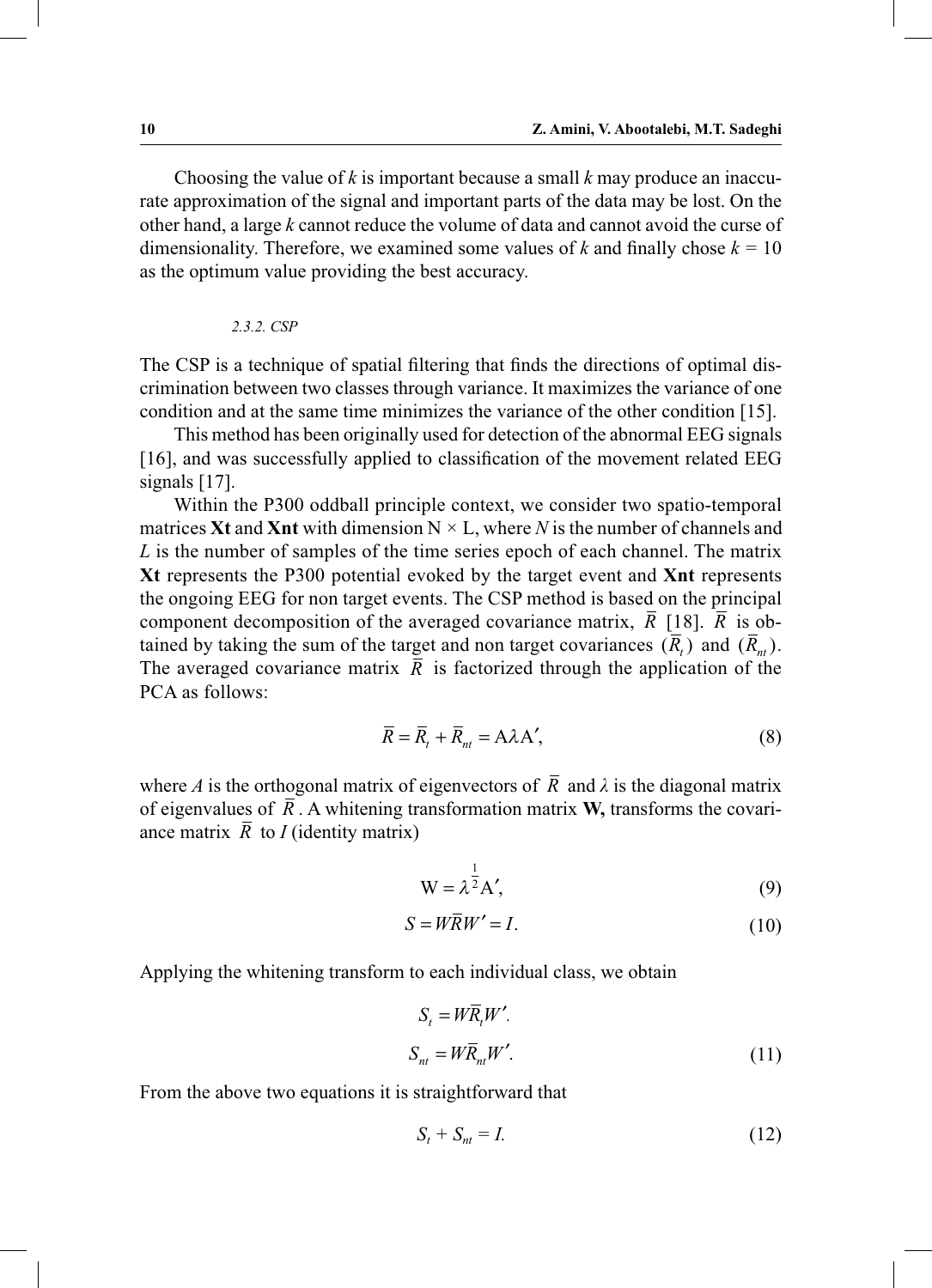Performing a PCA factorization on (11) we have

$$
S_t = A_t \lambda_t A_t' \qquad S_{nt} = A_{nt} \lambda_{nt} A_{nt}'.
$$
 (13)

From  $(12)$  and  $(13)$  then

$$
A_t = A_{nt}.\tag{14}
$$

$$
\lambda_t = I - \lambda_{nt}.\tag{15}
$$

This means that both class patterns share the same eigenvectors and the respective eigenvalues are reversely ordered. The eigenvector with the largest eigenvalue for one class has the smallest eigenvalue for the other class and vice versa. The first and last eigenvectors are optimal eigenvectors to discriminate the two classes. Defining  $A_t$  and  $A_{nt}$  as the first and last eigenvectors with dimension  $N \times 1$  the following spatial filters are designed:

$$
H_{t} = A'_{t}W.
$$
  

$$
H_{nt} = A'_{nt}W.
$$
 (16)

The spatially filtered data is given by:

$$
Y = HX,\t(17)
$$

where H is the matrix or vector with the selected filters.

 In our study, the third set of features is obtained through the Common Spatial Pattern (CSP) technique. In this method, instead of using many channels in the original space we can obtain better separation between two classes by using fewer alternative channels in a new space. Therefore, in this method we use all 64 channels and after anti-aliasing filtering, we down sample the signal from 240 samples per second to 24 samples per second. Then, according to the pervious section, the eigenvalues and vectors are calculated (equation (14) and (15)) and the  $N \times 4$  dimensional matrix *H* is obtained (By using the first two and the last two eigenvectors).

 For feature extraction by the CSP method, according to previous research [15, 18], two sets of features are more common and we use these two sets. The first set is filtered projection features, signals that are filtered by the spatial filter, *H*, and are converted to  $4 \times L$  dimensional signals (All parameters like *H*, N and L are as defined previously).

 The second set, which is usually used for classification in motor imagery, is the ratio between the variance of one filtered projection and the sum of the variances of all filtered projections.

 For building this set, according to equation (18) for each signal, four features are obtained.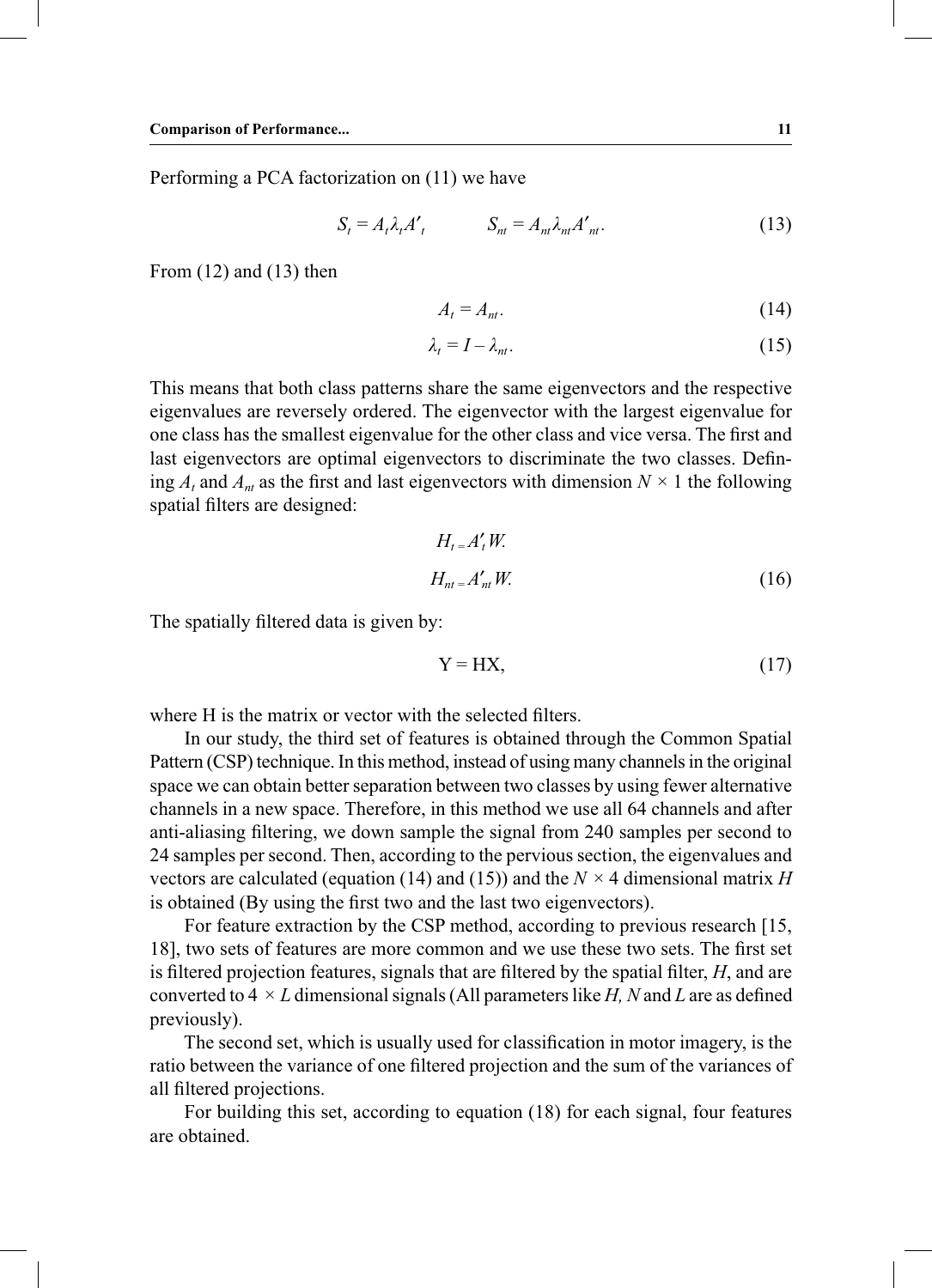$$
f_k = \log \left| \frac{\text{var}(H_k S)}{\sum_{i=1}^4 \text{var}(H_i S)} \right|,
$$
\n(18)

where *S* is an  $L \times N$  dimensional signal and  $H_k$  is the **k**<sup>th</sup> row of *H* in equation (17).

 Thus the feature vector of this part is obtained by concatenation of these two feature sets.

#### *2.3.3. Combined Features (CSP+ Segmentation)*

This kind of feature is a combined feature group. In this group we first reduce the number of channels by going to a CSP's space and then decrease the volume of the data in this new space using intelligent segmentation and choosing better samples for classification. We also compare the result of this combined feature vector with the results of each of the groups CSP and intelligent segmentation alone.

#### *2.3.4. Morphological Features*

In this paper, morphological features are used in two parts, once for the raw signals and another time after the intelligent segmentation**.** 

 At first, 11 morphological features are chosen. Some of these features were previously used by Kalatzis et al. in discriminating of depressed patients from healthy controls using the P600 component of the ERP signal [19]. These features are defined and calculated as follows:

1) Latency  $(LAT, t_{s_{\text{max}}})$  – the ERP's latency time, i.e. the time where the maximum signal value appears:

$$
t_{s_{\max}} = \{t / s(t) = s_{\max}\},\
$$

where  $s(t)$  is the ERP single trial during 0–1000ms after stimulus and  $s_{max}$  is the maximum signal value in this time interval.

2) Amplitude  $(AMP, s<sub>max</sub>)$  – the maximum signal value:

$$
s_{\max} = \max\left\{s(t)\right\}
$$

3) Positive area  $(PAR, A<sub>P</sub>)$  – the sum of the positive signal values:

$$
A_{P} = \sum_{t=0}^{1000ms} 0.5(s(t) + |s(t)|).
$$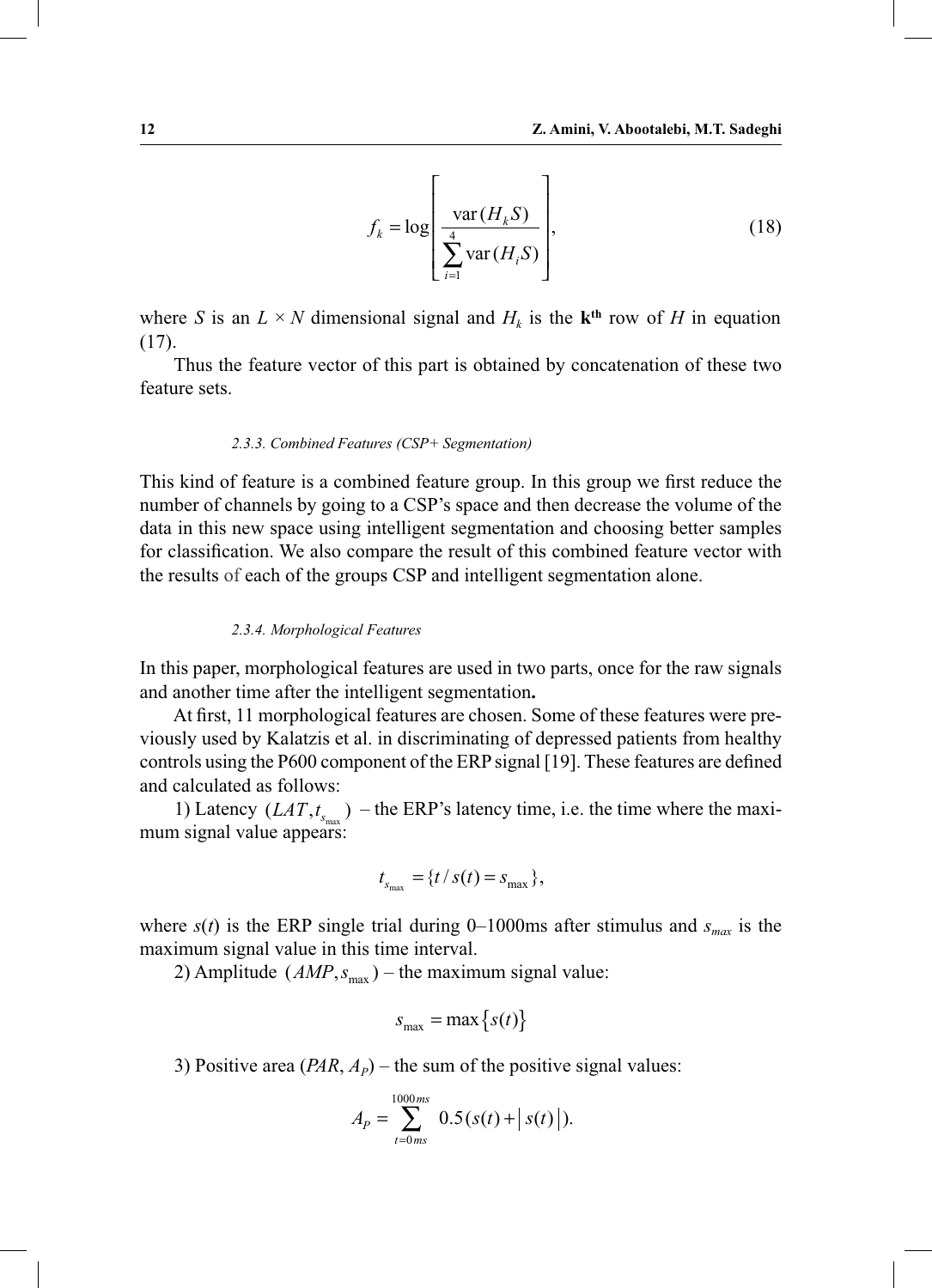4) Negative area  $(ANR, A_n)$  – the sum of the negative signal values:

$$
A_n = \sum_{t=0\,ms}^{1000\,ms} 0.5 (s(t) - |s(t)|).
$$

5) Peak-to-peak (PP, pp):

$$
pp = s_{\max} - s_{\min},
$$

where  $s_{\text{max}}$  and  $s_{\text{min}}$  are the maximum and the minimum signal values, respectively:

$$
s_{\max} = \max\left\{s(t)\right\} \qquad \quad s_{\min} = \min\left\{s(t)\right\},
$$

6) Peak-to-peak time window (*TPP*,  $t<sub>n</sub>$ ):

$$
t_{pp} = t_{s_{\text{max}}} - t_{s_{\text{min}}}.
$$

7) Peak-to-peak slope  $(PPS, \dot{s}_m)$ :

$$
\dot{s}_{pp} = \frac{pp}{t_{pp}}.
$$

8) Peak of N100  $(P_{M100})$  – the minimum signal value in [50, 180] time interval.

$$
P_{N100} = \min\{s(t), 50 \le t \le 180\}.
$$

9) Latency of N100  $(t_{N100})$  – the time where  $P_{N100}$  appears.

$$
t_{N100} = \{t | s(t) = N100\}
$$

 10) *P3N4* – difference between the maximum signal value in [185, 500] time interval and the minimum signal value in [320, 500] time interval (corresponding to the P300 amplitude and the N400 amplitude respectively).

 11) *N1P3* – difference between the maximum signal value in [185, 500] time interval and the minimum signal value in [50, 170] time interval (corresponding to the P300 amplitude and the N100 amplitude respectively).

 Secondly, after the intelligent segmentation, we introduce and calculate four features for each segmented signal including:

1) *max* – Maximum signal value

2) *min* – Minimum signal value

3) *mean* – Average over signal values

4) *range* – Peak to peak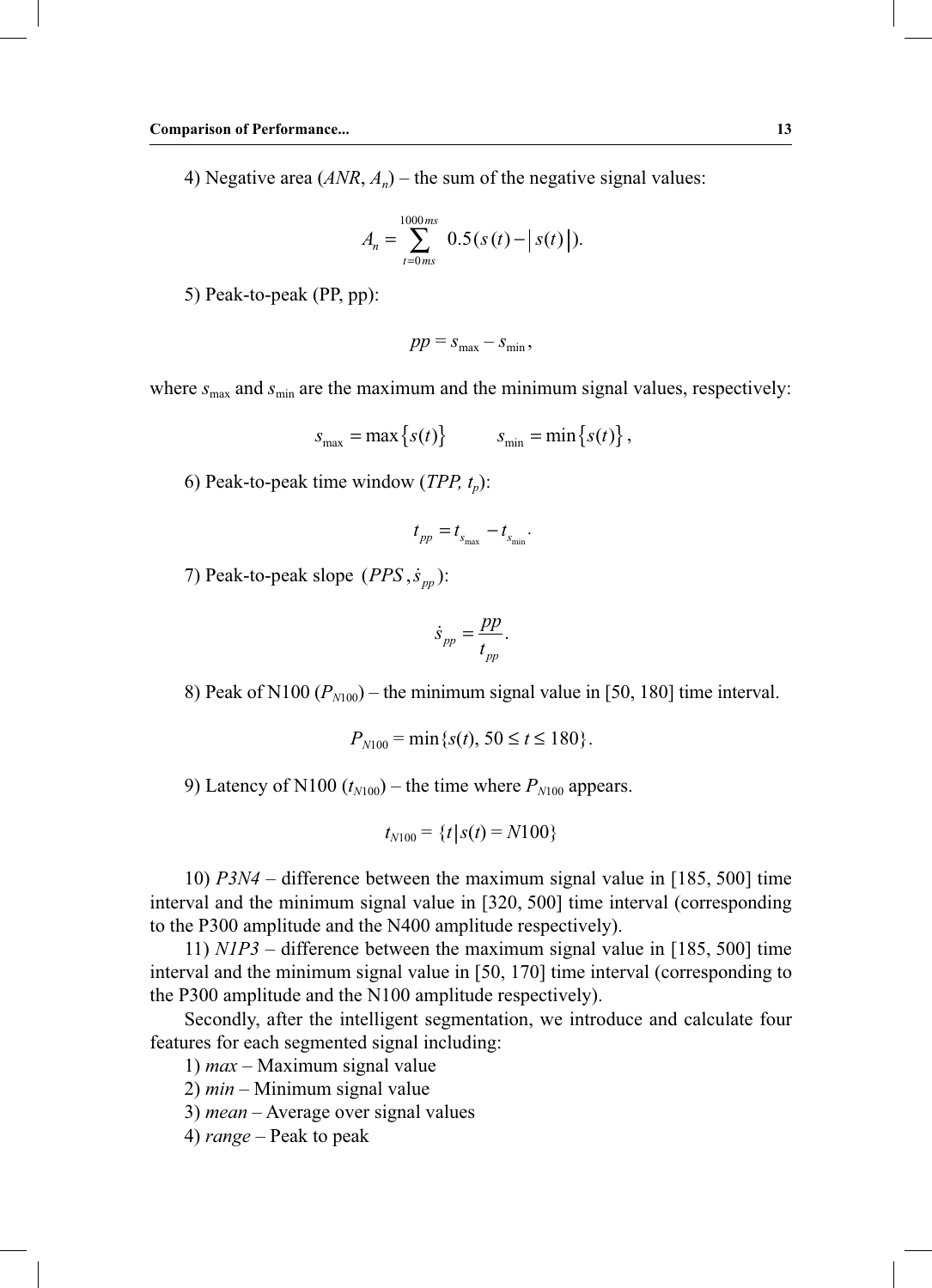#### **2.4. Feature Evaluation**

Until now, four different feature groups are prepared. For evaluating these features we use two methods. First a statistical analysis is applied for evaluating the fitness of each feature in discriminating between target and non target signals. For this goal, all 315 extracted features of all feature extraction methods (70 intelligent segmentation+100 CSP+ 40 combined+ 105 morphological) are fed into the SPSS program. To determine the most relevant features differing between target and non target signals, the features are subjected to an independent sample t-test, with the target and non target as the grouping variable [20].

 Then the ability of P300 detection for each feature group is looked into analyzed by an LDA classifier. Through these two methods, features can also be evaluated individually and as a group.

#### **2.5. Feature Selection**

In any classification task, there is a possibility that some of the extracted features might be redundant. These features can increase the cost and running time of the system, and decrease its generalization performance. In this way, the selection of the best discriminative features plays an important role when constructing the classifiers.

 In this study, we employ a method using an SWLDA by the SPSS software to identify the best subset of features for classification. The SWLDA is a technique for selecting suitable features. In this method a combination of forward and backward stepwise regression is implemented. Starting with no initial model terms, the most statistically significant feature is added to the model. After each new entry is added to the model, a backward stepwise regression is performed to remove the least significant features. This process is repeated until the model includes a predetermined number of terms, or until no additional terms satisfy the entry/removal criteria. In this research we used the second stopping criteria for the SWLDA.

 The SWLDA algorithm can be considered efficient because the terminating heuristic is implemented in such a way that suitable features are selected in a nonexhaustive manner. In a sense, the SWLDA has the advantage of having automatic feature extraction [12].

#### **2.6. Classification**

After feature extraction and selection, we need a classifier to distinguish the target and non-target signals from each other. In this study, features are subjected to the LDA. The aim of the LDA (also known as Fisher's LDA) is to use hyperplanes to separate the data representing the different classes. For a two-class problem, the class of a feature vector is determined by the side of the hyperplane that the vector is. This technique has very low computational requirements, which makes it suitable for many pattern recognition problems. Moreover this classifier is simple to use and generally provides good results.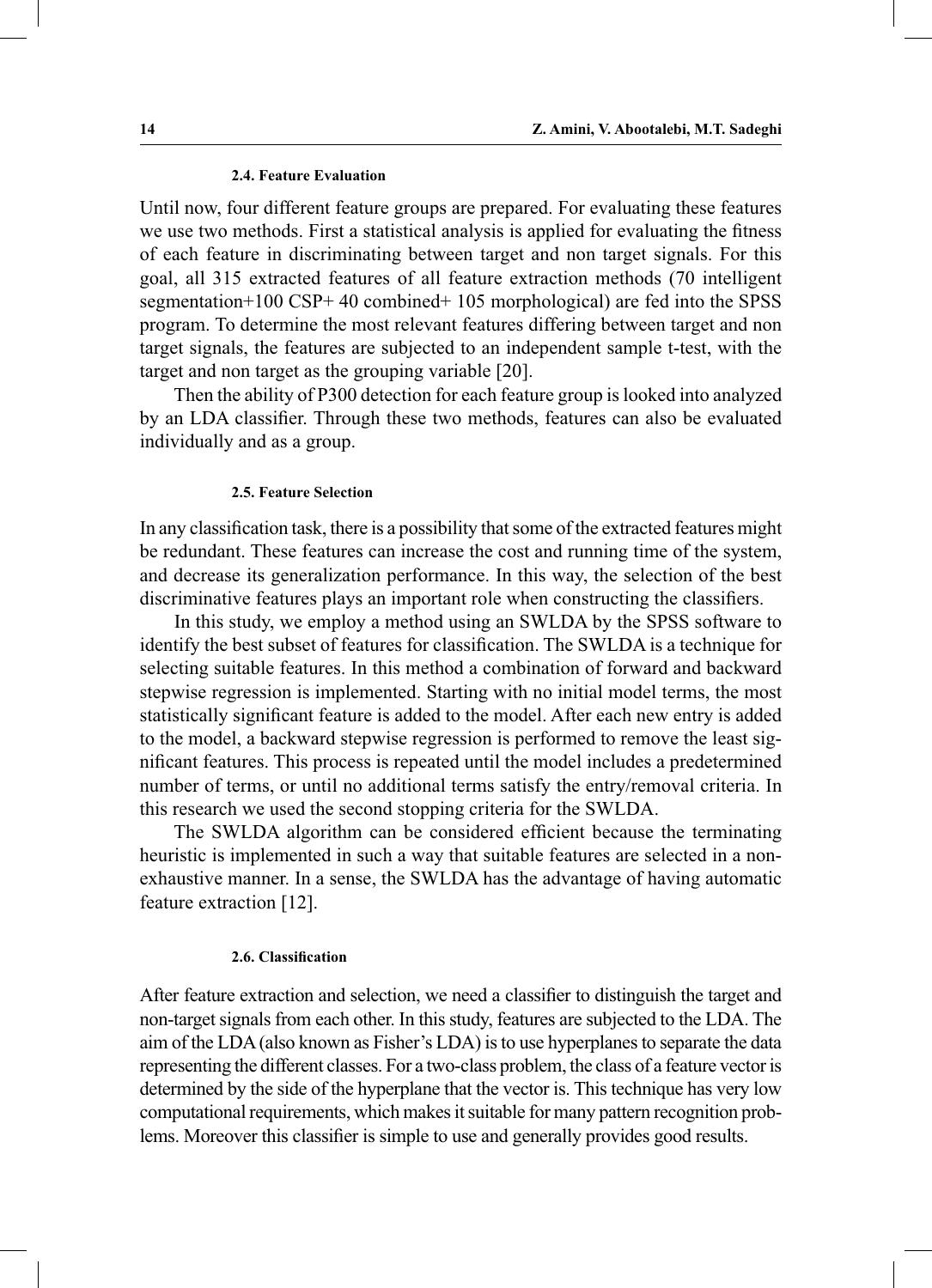Consequently, the LDA has been used with success in a great number of the ERP and EEG processing researches such as the motor imagery based Brain–Computer Interface (BCI), the P300 speller, the asynchronous BCI and the P300 detection [21, 22].

 In this study, the performance of the LDA algorithm is estimated using a leaveone-out (LOO) method.

# **3. Results and Discussion**

In this section, the numerical results are shown and explained.

#### **3.1. Feature Evaluation**

#### *3.1.1. t-test Results*

To determine the significance level of the difference of each feature's average in the two classes (target/non target), the t-test was applied to the data. According to the results of the test, 140 of 315 defined features for the subject 'A' and 143 of 315 defined features for the subject 'B' provide significant difference between the two classes (that is these features had *p*-value < 0.05). The results for the 20 most significant features for the subject 'A' and 'B' are presented in Table 1 and 2 respectively.

| <b>Feature No. in Group</b> | <b>Feature Group</b> | p value  | t_value   |
|-----------------------------|----------------------|----------|-----------|
| 15                          | Segmentation         | 1.10E-38 | $-13.571$ |
| 14                          | Segmentation         | 8.53E-30 | $-11.708$ |
| 2                           | Morphological        | 1.62E-27 | $-11.195$ |
| 45                          | Segmentation         | 3.17E-27 | $-11.128$ |
| 37                          | Morphological        | 5.09E-22 | $-9.873$  |
| 25                          | Segmentation         | 4.43E-21 | $-9.633$  |
| 14                          | $CSP + Seg.$         | 5.3E-21  | 9.612     |
| 33                          | CSP                  | 1.01E-20 | 9.541     |
| 35                          | Segmentation         | 3.36E-20 | $-9.404$  |
| 36                          | CSP                  | 2.49E-19 | 9.173     |
| 15                          | CSP+Seg.             | 6.59E-19 | 9.059     |
| 25                          | $CSP + Seg.$         | 1.28E-18 | $-8.980$  |
| 35                          | CSP                  | 4.80E-18 | 8.822     |
| 44                          | Segmentation         | 3.25E-17 | $-8.589$  |
| 34                          | CSP                  | 1.50E-16 | 8.398     |
| 60                          | CSP                  | 2.09E-16 | 8.357     |
| 65                          | Morphological        | 1.40E-15 | $-8.114$  |
| 5                           | Morphological        | 6.41E-15 | $-7.915$  |
| 31                          | CSP                  | 8.92E-13 | 7.239     |
| 5                           | Segmentation         | 1.33E-12 | $-7.181$  |

| <b>Table 1.</b> Results of comparing between target and non-target group using |  |
|--------------------------------------------------------------------------------|--|
| statistical $t$ -test (for Subject A)                                          |  |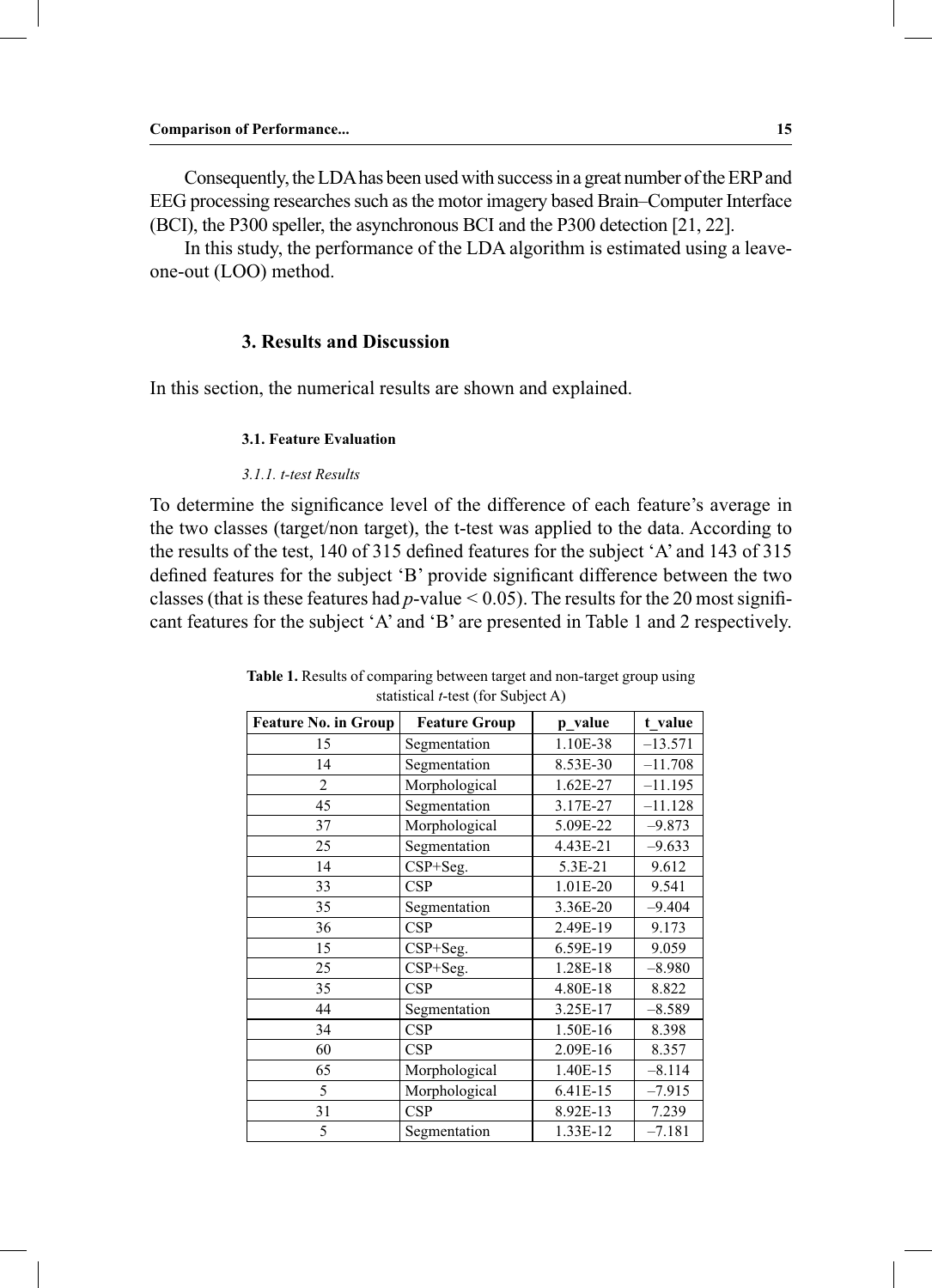These tables display the *t*-values and significance levels ( *p*-values) measured for the difference between the targets' and the non targets' corresponding features. In these tables the first column shows the feature number in its group. For example in the first row of the table 1, the number "15" indicates that between 70 intelligent segmentation 15th feature is selected.

| <b>Feature No. in Group</b><br><b>Feature Group</b> |               | p value   | t value  |
|-----------------------------------------------------|---------------|-----------|----------|
| 21                                                  | Morphological | 3.33E-22  | 9.920    |
| 56                                                  | Morphological | 1.38E-20  | $-9.905$ |
| 14                                                  | Segmentation  | 6.41E-20  | $-9.330$ |
| 13                                                  | Segmentation  | 1.52E-16  | $-8.397$ |
| 91                                                  | Morphological | 1.93E-15  | 8.073    |
| 44                                                  | Segmentation  | 2.15E-14  | $-7.754$ |
| 37                                                  | Morphological | 6.94E-14  | $-7.595$ |
| 105                                                 | Morphological | 7.59E-13  | $-7.262$ |
| 38                                                  | Morphological | 7.127E-12 | $-6.937$ |
| $\overline{4}$                                      | Segmentation  | 1.63E-11  | $-6.813$ |
| $\overline{c}$                                      | Morphological | 1.87E-11  | $-6.792$ |
| 23                                                  | Segmentation  | 7.20E-11  | $-6.587$ |
| 24                                                  | Segmentation  | 1.04E-10  | $-6.528$ |
| 3                                                   | Morphological | 7.12E-10  | $-6.223$ |
| 3                                                   | Segmentation  | 7.173E-10 | $-6.222$ |
| 69                                                  | Segmentation  | 9.90E-10  | $-6.169$ |
| 33                                                  | Segmentation  | 1.28E-09  | $-6.126$ |
| 14                                                  | Morphological | 2.59E-09  | $-6.009$ |
| 34                                                  | Segmentation  | 3.41E-09  | $-5.963$ |
| 36                                                  | Morphological | 3.92E-09  | $-5.939$ |

**Table 2.** Results of comparing between target and non-target group using statistical *t*-test (for Subject B)

 For a clear discussion and better comparison, in Fig. 4 the percent of each feature group among the features with *p*-value < 0.05 is shown for each of subjects, A and B.

 According to Fig. 4, for both subjects, the most of appropriate features (regarding the t-test evaluation) belong to the morphological features. The Intelligent segmentation and the CSP features come next with little difference. And finally the combined features have the lowest share of the suitable features.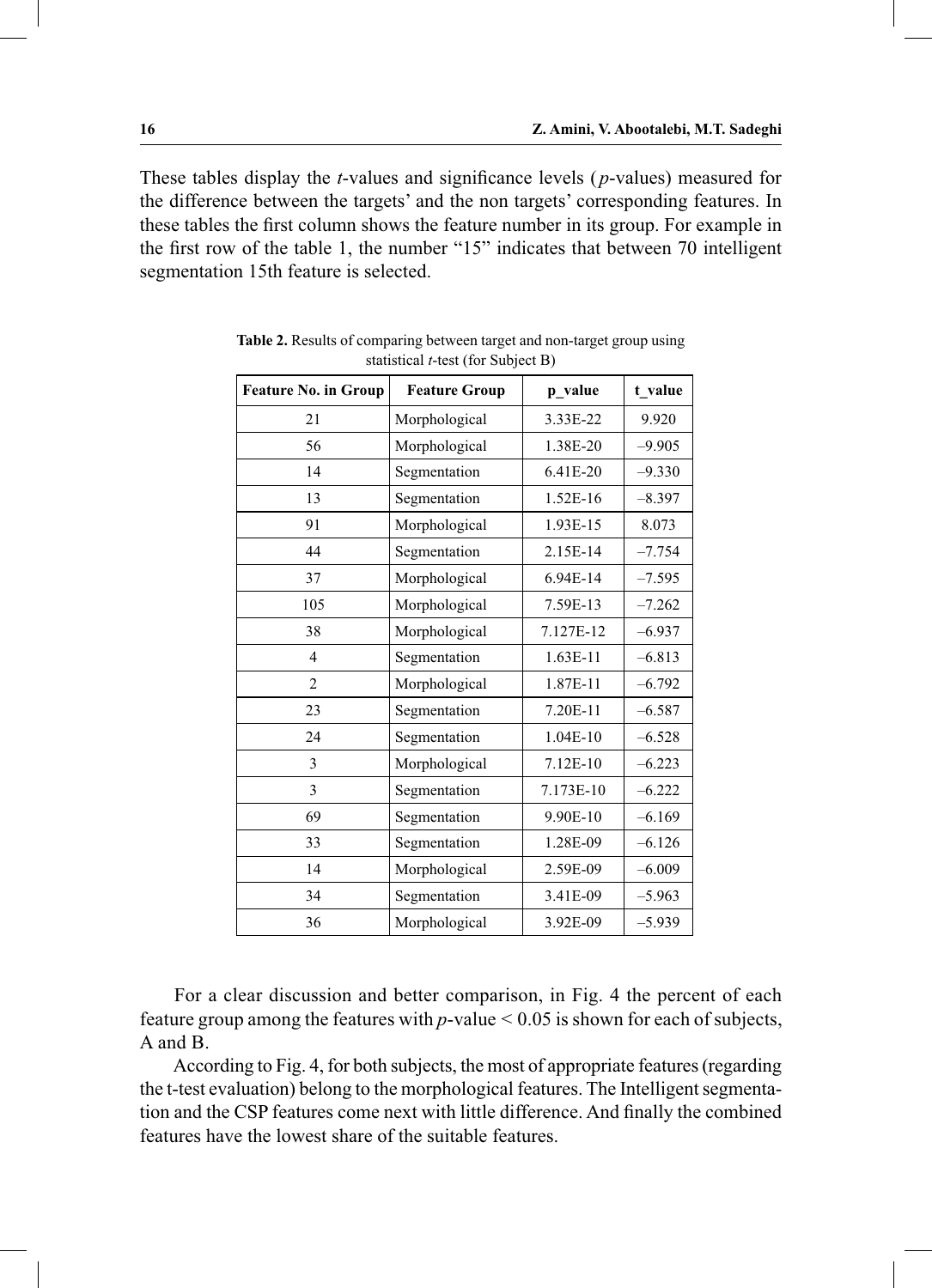

**Fig. 4.** The percent of each feature group among features with *p*-value < 0.05 for each subject; Up – subject A, Down – subject B

## *3.1.2. Comparison with a Common Classifier Results*

Afterwards, each of the four feature groups was evaluated by a common classifier. We used an LDA as the common classifier. In Table 3 the results of this comparison between the feature groups for each subject are illustrated. According to this table, among these four feature vectors, the intelligent segmentation was seen to be most efficient in classification of these signals for both subjects.

| Accuracy<br><b>Feature Group</b> | Subject A | <b>Subject B</b> |
|----------------------------------|-----------|------------------|
| <b>Intelligent Segmentation</b>  | 94%       | 96.1%            |
| Morphological                    | 89.2%     | 87.3%            |
| Combined (CSP+Seg.)              | 86.1%     | 84.3%            |
| ≅SP                              | 85%       | 79.9%            |

**Table 3.** The results of P300 classification for each feature group by a common classifier, LDA

## **3.2. Feature Selection Results**

After applying of the SWLDA, the best feature set was determined for each subject. This feature set included, for the subject 'A': 4 features from the morphological group, 7 features from the CSP group, 12 features from the combined group and 21 features from the intelligent segmentation group (a total of 44 features) and for subject 'B': 10 features from the morphological group, 12 features from the CSP group, 5 features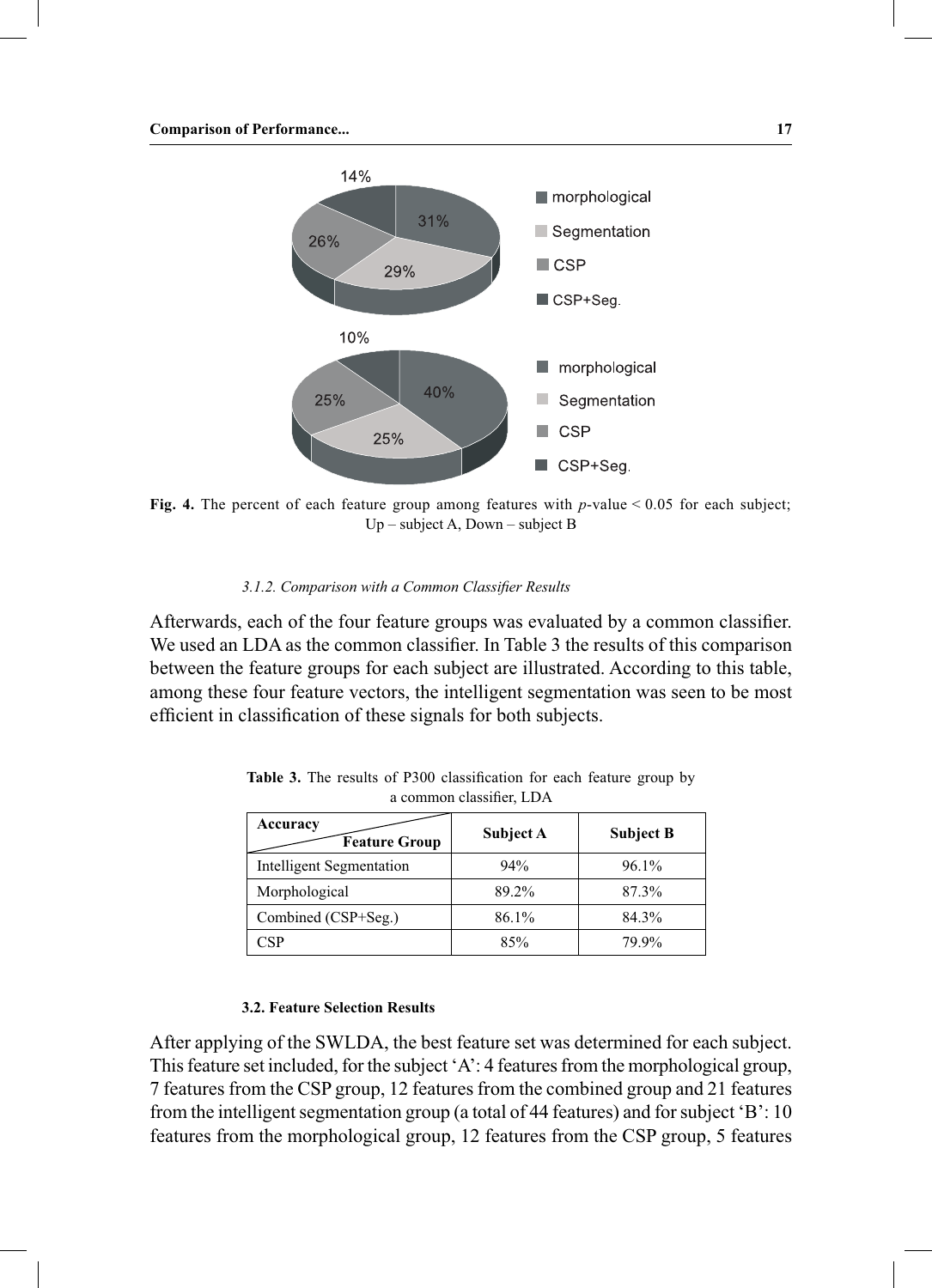from the combined group and 20 features from the intelligent segmentation group (47 features overall).

 As explained before, the SWLDA method was used for selection of the best subset of features. Figure 5 shows the percent of each feature group among the features selected by this method for each subject.



**Fig. 5.** The percent of each feature group among features selected by the SWLDA method for each subject; Up – subject A, Down – subject B

 Figure 5 shows that in both subjects nearly half of all the selected features belong to the intelligent segmentation set and this result emphasizes the ability of this feature extraction method for our purpose (P300 detection).

## **3.3. Classification Results**

The selected features (44 features for subject A and 47 features for subject B) were then used in the design of our classification system and in the analysis of the data as explained before. Table 4 displays the final result of our proposed system for the P300 detection. These results are obtained by using the selected features as an input for the LDA classifier.

| Accuracy<br>Subject | <b>Target</b><br>Accuracy | Non-target<br>Accuracy | <b>Total Accuracy</b> |
|---------------------|---------------------------|------------------------|-----------------------|
| Subject A           | 96.50%                    | 97.10%                 | 97%                   |
| Subject B           | 95.30%                    | 98.40%                 | 97.80%                |
| Mean                | 95.90%                    | 97.75%                 | 97.40%                |

**Table 4.** Results of classification for each subject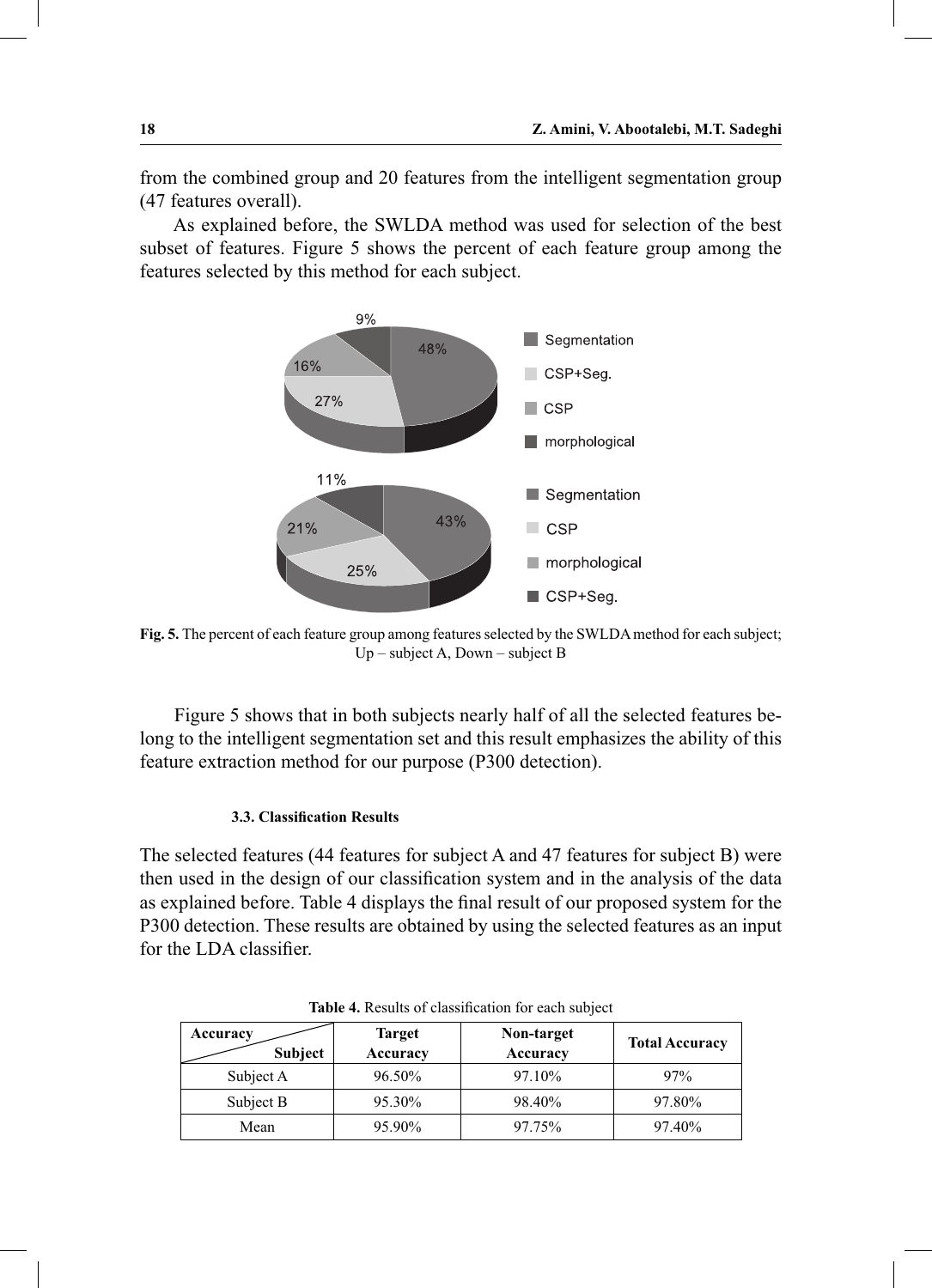# **4. Conclusion**

The main purpose of this study was to evaluate the performance of a new classifying method in a P300-based BCI. For this purpose, we used a pattern recognition system including four main blocks: Preprocessing, feature extraction, feature evaluation and classification. Our emphasis was on the feature extraction block, so after preprocessing, a feature set consisting of four groups of features (including intelligent segmentation, CSP, combined and morphological features) were defined and extracted from the data. Then the features were compared with regard to the target and non target discrimination, by statistical analysis and the performance of a common classifier. After the feature evaluation, the optimal subset of the feature set was selected using a stepwise linear discriminant method. Then the selected features were used for the classification of data using the linear discriminant analysis.

 By comparing our performance with the top of previous investigations, we can say that our proposed method by providing 97.4% mean accuracy for the P300 detection, outperforms other researches done in this line of research until now. For example the state of the art in the BCI competition 2005 by using ensemble of the SVMs yielded the 96.5% accuracy. Or Salvaris with wavelet and ensemble of the FLDs could obtain 95% accuracy on this dataset.

 As demonstrated before the use of pattern recognition systems for the classification of the P300 has been very common. But not a very large number of these studies have used the features of this diversity that we used. In this paper we tried to extract some kind of features that have not been so useful in the P300 detection so far. So by a suitable selection of these features and a very simple classifier, we could achieve a high performance. The algorithm described here is efficient but we think there is still room for improvements. For instance, using the developed methods for the feature selection or the channel selection can lead to better results.

## **References**

- 1. Farwell L.A., Donchin E.: Talking of top of your head: Toward a mental prosthesis utilizing event- -related brain potentials. J. Electroensephalogr. Clin. Neurophy 1988, 70, 510–523.
- 2. Serby H., Yom-Tov E., Inbar G.F.: An improved P300-based brain-computer interface. IEEE Trans. on Neural Systems and Rehabilitation Eng. 2005, 13, 1, 89–98.
- 3. BCI Competition 2005. ida.first.fraunhofer.de/projects/bci/competition\_ii
- 4. Sellers E.W., Krusienski D.J., McFarland D.J., Vaughan T.M., Wolpaw J.R.: A P300 event-related potential brain–computer interface (BCI): The effects of matrix size and inter stimulus interval on performance. J. Biological Psychology 2006, 73, 242–252.
- 5. Nijboer F., Sellers E.W., Mellinger J., Jordan M.A., Matuz T., Furdea A., Halder S., Mochty U., Krusienski D.J., Vaughan T.M., Wolpaw J.R., Birbaumer N., Kübler A.: A P300-based brain–computer interface for people with amyotrophic lateral sclerosis. J. Clin. Neurophysiol. 2008, 119, 1909–1916.